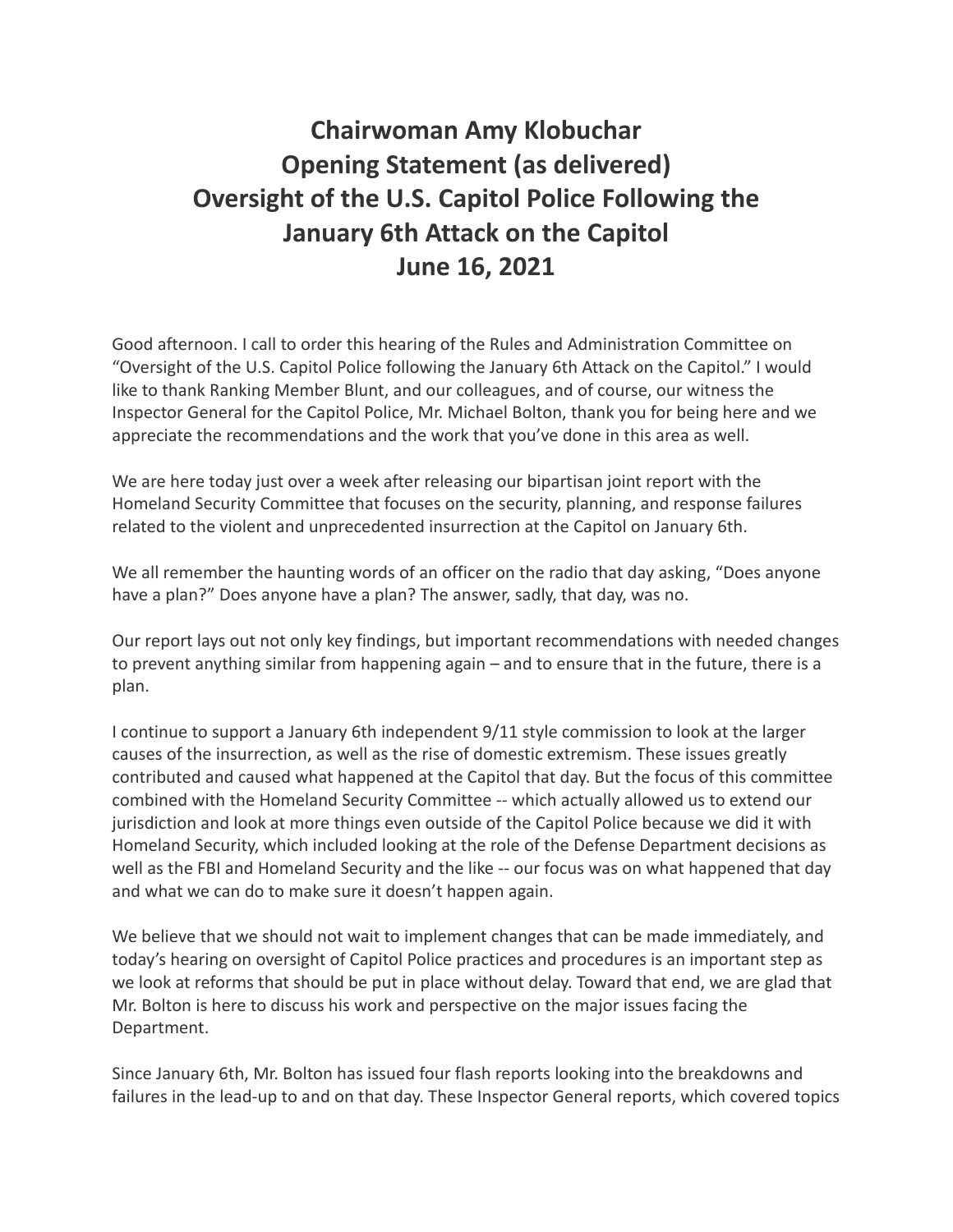including intelligence, operational planning, the Civil Disturbance Unit, and threat assessment, have expanded our understanding of what happened that day.

These reports also identify changes that are needed with the practices and procedures of Capitol Police leadership – especially as the confidence of rank and file officers has been seriously undermined. Many of Mr. Bolton's recommendations identify reforms and we also put those reforms together as part of our joint report.

Based on what we have found, I want to focus today on the major changes facing the Department, as well as the changes that are needed both to restore trust and ensure the security of the Capitol complex.

First are the intelligence failures, which greatly contributed to the breakdowns we saw on January 6th and left frontline officers unprepared for what they faced that day.

We know that the three intelligence-related units within the Capitol Police knew about social media posts calling for violence at the Capitol, but that the full scope of these warnings never made it to the Capitol Police leadership, rank-and-file officers, or law enforcement partners.

There were also conflicting reports on the threats. One Capitol Police intelligence assessment on January 3rd warned that the Capitol could be a target, but a January 6th daily intelligence report called the likelihood of violence "remote" to "improbable."

Second, we know that there was a major issue with a lack of equipment – 75 percent, 75 percent, of the officers on duty that day were forced to defend the Capitol in their regular uniforms.

Some of the equipment issued that day was old, or had degraded due to improper storage, as was the case with some of the protective shields distributed that had been stored at the wrong temperature -- making them shatter on impact. Just imagine being a police officer, you're given a shield, and it shatters on impact. In another instance, officers could not access the gear that they needed because it was locked on a bus.

Third, we know that there was an issue with training – that less than 10 percent of the officers responding that day had any advanced civil disturbance training, and many officers hadn't received any civil disturbance training since their initial Recruit Officer Class training.

And fourth, we know that there was no comprehensive department-wide operational plan from leadership in advance of January 6th, which resulted in confusion and a lack of communication that placed frontline officers in peril.

We know that incident commanders, who could have provided better communication to officers, ended up being unavailable as they fought with rioters themselves because there had not been better preparation.